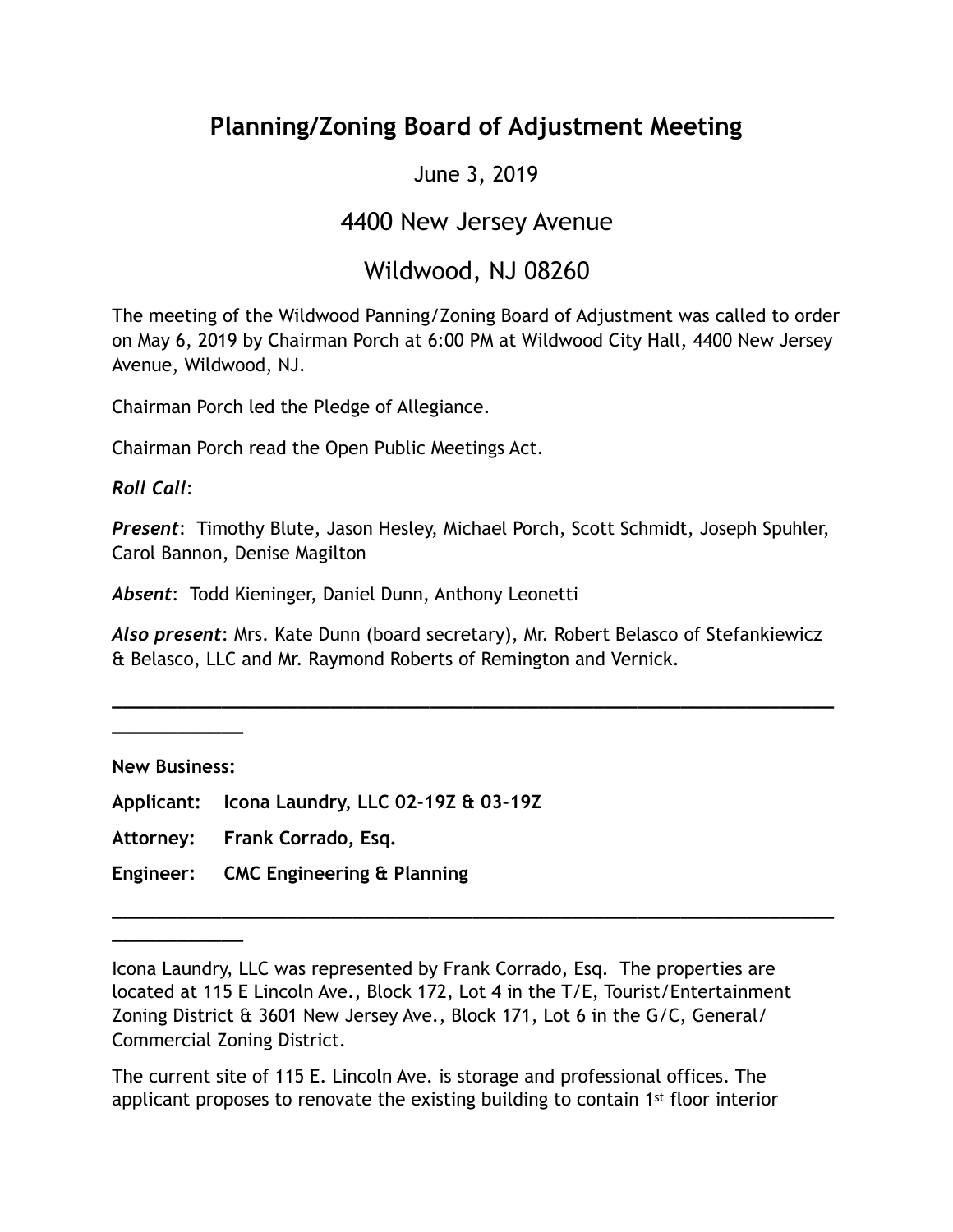parking for 24 vehicles, demo the existing middle mezzanine level and renovate the 3<sup>rd</sup> for. The applicant is seeking site plan approval along with a D-1 use variance and a C variance for minimum front yard setback. All other variances are pre-existing, nonconforming.

The current site at 3601 New Jersey Ave. is a Furniture Store & Warehouse. The applicant proposes to renovate the existing building to be a laundry facility. The applicant is seeking site plan approval along with D-1 use variance. All other variances are pre-existing non-conforming.

Frank Corrado gives a brief description of the applicant, Eustace Mita. Mr. Mita owns 3 hotels in Cape May County including one in Diamond Beach, one in Avalon and one in Cape May.

Mr. Corrado stated that Mr. Mita bought the old Charles Harvey building (3601 New Jersey Ave) and 115 E Lincoln Ave. He gives a description on what the applicant's plans are for the building. He explained at the at the property located at 3601 New Jersey, that is proposed to be a laundry facility on the 1<sup>st</sup> floor and  $2^{nd}$  &  $3^{rd}$  floor will be executive offices. He noted that the laundry facility will be for overflow of the linens from Mr. Mita's 3 hotels. He noted that the principle purpose will be for the location of the executive offices.

The 2nd location located at 115 E Lincoln Ave., which Mr. Corrado referred to as the old LCI building will be a parking facility for employees & executives and storage on the top floors. Mr. Corrado noted that Mr. Mita is excited about the application and he believes it will improve the town and generate employment opportunities.

Mr. Corrado stated that they are seeking a use variance for both sites and that in the G/C Zone, office are allowed, however, a laundry facility. He also stated they are seeking a waiver for parking and some bulk variances.

Mr. Corrado has 3 witnesses, Eustace Mita who is the owner of Icona, LLC, Al Gryga who is the architect for the project and Charles Spencer who is an NJ licensed Planner and designed the proposed project. All 3 witnesses are sworn in.

Mr. Mita explains his proposals and stated he is excited to be in Wildwood. He picked Wildwood because it is a central location to all his hotels and he hopes to one day have a hotel in Wildwood. He also stated that his office will be in the New Jersey Ave location. He projects that they will have 8 to 10 employees on site at any one given time.

Mr. Gryga refers to exhibit A-1 and discusses the two sites and that they are in close proximity to each other. He stated they are less than 200ft. from each other. He also refers to exhibit A-2 which is a rendered site plan for the New Jersey Ave location. He stated on this site there is 100% lot coverage, building coverage is 68% and there are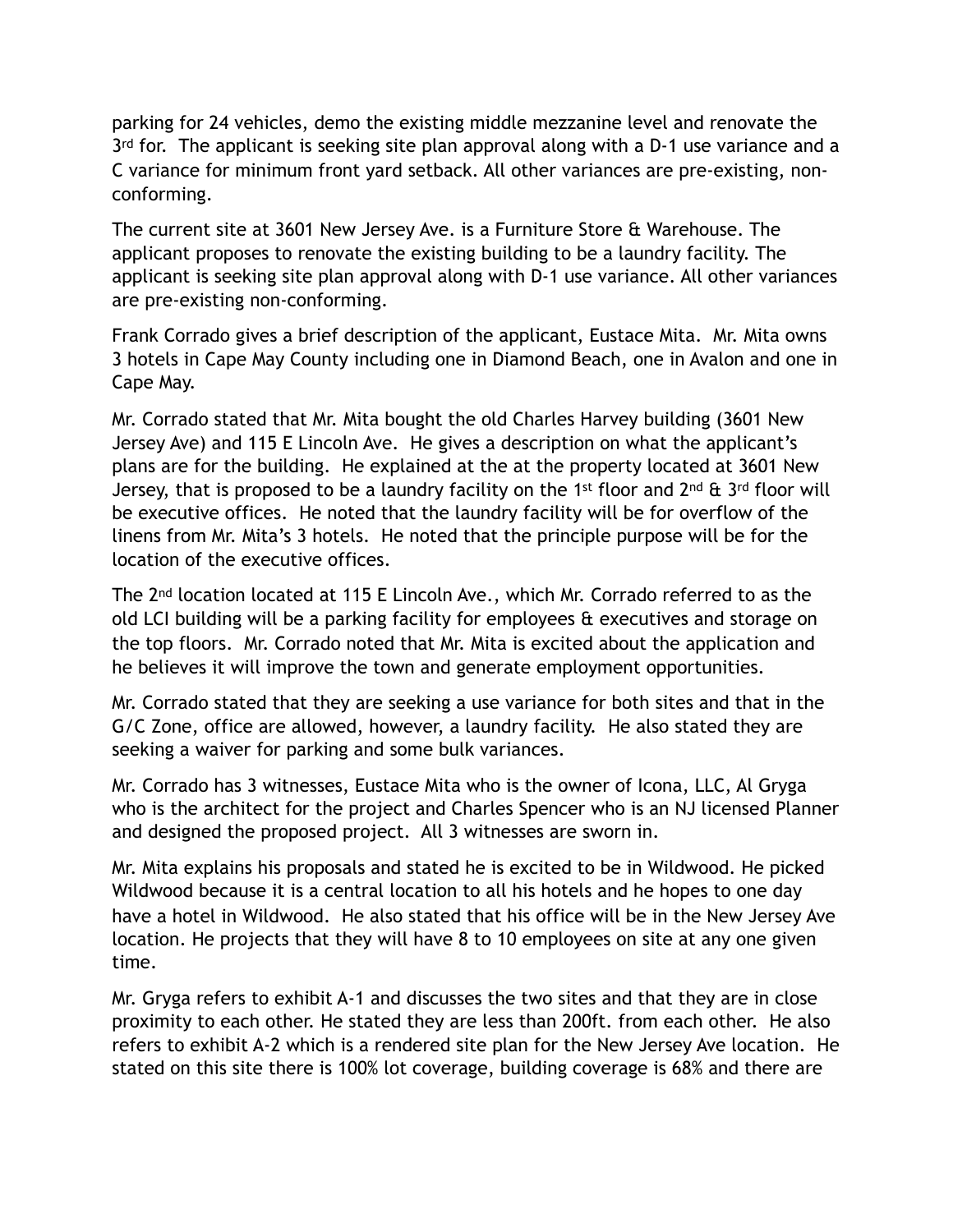0ft. front, rear, and side yard set backs all of which currently exist and are not changing.

Mr. Gryga discusses the parking at the New Jersey location and stated that on the Engineers report, it states that 56 spaces are required. However, he explains that there will no commercial traffic for this building. They will need a waiver for number of parking spaces required.

Mr. Gryga stated that there will be 2 shifts, 7am to 3pm and 3pm to 11pm for the laundry facility. The hours for the offices will be 8:30am to 5pm. He stated that the most employees on site at any given point would be 20. He stated that some of the employees will probably walk as well.

Charles Spencer designs and builds commercial laundry facilities. He has built about 50 of them. He stated that the laundry done on premises is not disruptive to the hotels and it will not be disruptive to the environment. He referred to exhibit A-3 which is a layout of the laundry facility. He stated that the dryers have lint that won't escape the building, it would simply go into a lint collection and be bagged and trashed. The washers would be the loudest but are being placed on the interior walls so there won't be any noise heard outside the building. There will not be any odors or chemicals used. They would use the standard soap, water and fabric softener. He also stated that this facility would not be compared to a laundry mat. Mr. Spencer is familiar with Wildwood Linen and at that facility they process laundry for outside sources. This would only launder bed linens, towels etc. from hotels that are owned by Icona, LLC. He believes there would be about 3 truck trips in and out of the laundry facility a day.

Mr. Mita added that currently most of the laundry is done on the hotel sites. This facility would only be for overflow laundry in the peak seasons.

Mr. Gryga referred to exhibit A-4 which shows a layout of the  $2^{nd}$  &  $3^{rd}$  floors and also exhibit A-5 which are before and after pictures.

Deliveries would be done on the southwest corner of the building next to Sandman Towers. They noted that the laundry facility won't be year-round, there will be times when it won't be used at all in the off season.

Mr. Gryga referred to exhibit A-6 which is rendered site plan of the Lincoln Ave bldg. The explained the proposal as to demo part of the building and use the 3rd floor for storage area and parking underneath. As for parking, they have 24 total spaces on site. 6 spaces are required for this proposal. They will have the 6 required spaces and use the additional 18 spaces for the New Jersey Ave. property. There will be no employees working on this site.

Mr. Gryga referred to exhibit A-7 which is a layout of the parking.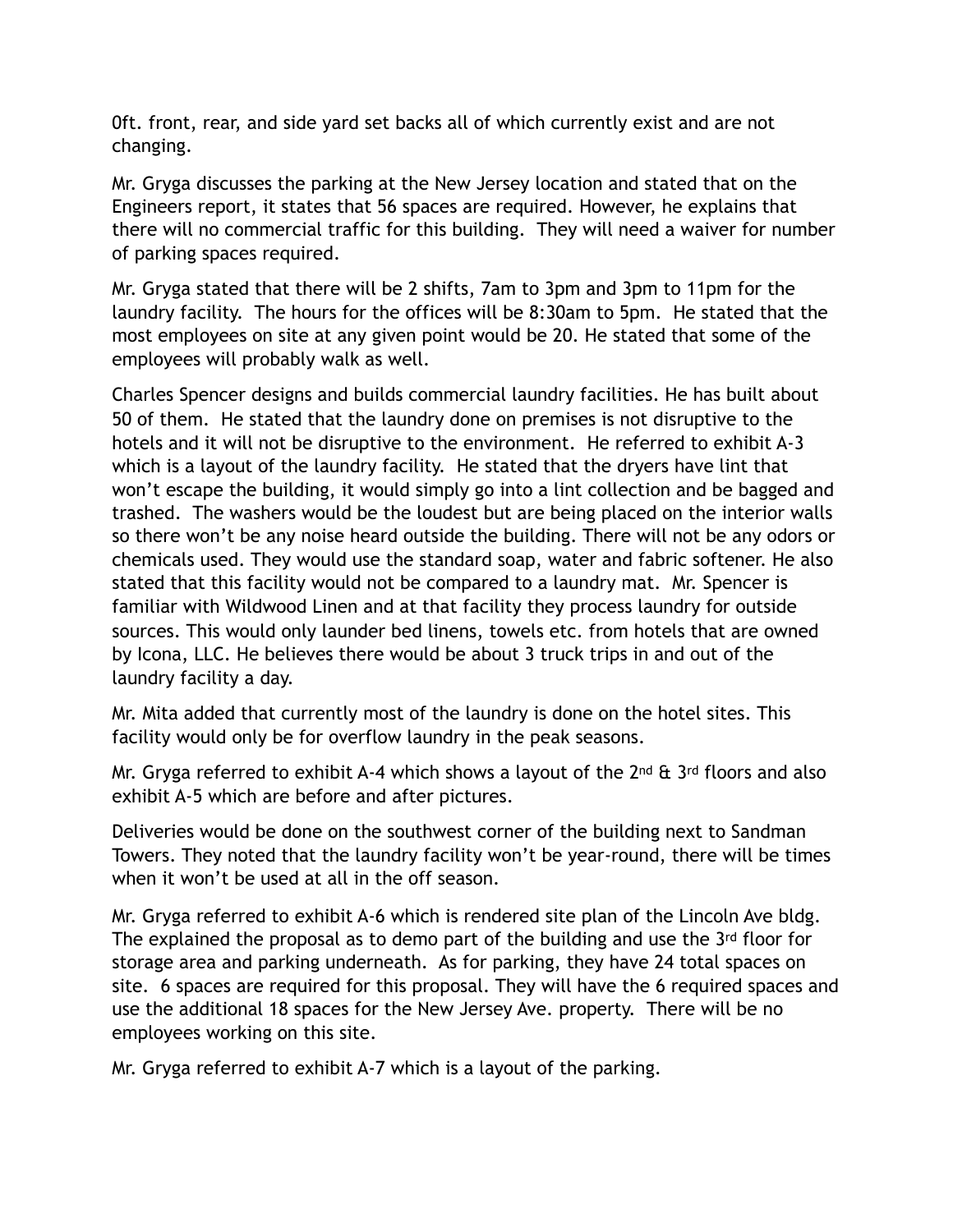Mr. Mita noted that only 50% of the employees would be driving as some will walk or bike.

Exhibit A-8 is an architectural of the proposed before and after pictures of the Lincoln Ave site.

Mr. Gryga stated that variances are needed for both properties and noted several reasons that these applications satisfy the positive criteria including promoting the general welfare. He believes that there will no substantial determent to the public good or zoning ordinance.

Exhibit A-9 was a site plan of the surrounding area. Exhibit A-10 was a snap shot of both sites.

Mr. Gryga noted that they will need a variance for the signs as they are proposing 3 signs on the New Jersey Ave. site. He also stated that the bulk variances are preexisting conditions and they are not changing any of those. They will also need a waiver for parking, drainage and number of signs.

Mr. Gryga noted that since they have 100% lot coverage which is pre-existing, it is impossible to meet the storm water requirements and that is why they are asking for a waiver.

Raymond Roberts reviewed the engineers report including a waiver for the site triangle, signage, parking and asked if there were any plans to do any leasing of the property. Mr. Mita replied that he had no plans of the leasing the property.

### **Members of the Public:**

Robert Rininer from 125-127 E Lincoln Ave. was concerned about the box trucks and where they were going to park. He also noted that if the company were to expand more, parking would be an issue.

David Bilinski from 123 E Lincoln Ave spoke against the application. He felt parking is an issue.

Edward Augsberger from 109 E Lincoln Ave. spoke against the application. The stated it is not zoned for the uses and parking is an issue. He believed Mr. Mita would open a linen company and this should be placed on the West side of Wildwood.

Charles Platts from 137 E Lincoln Ave agrees with the public and was against the application.

Robert Grimley form 134 E Schellenger Ave. and also has a property on 121 E Lincoln Ave. spoke against the application. He believes it will have a bad smell and is not zoned properly.

Tom Gerace from 146-148 E Lincoln Ave. spoke against the application because of the parking issue.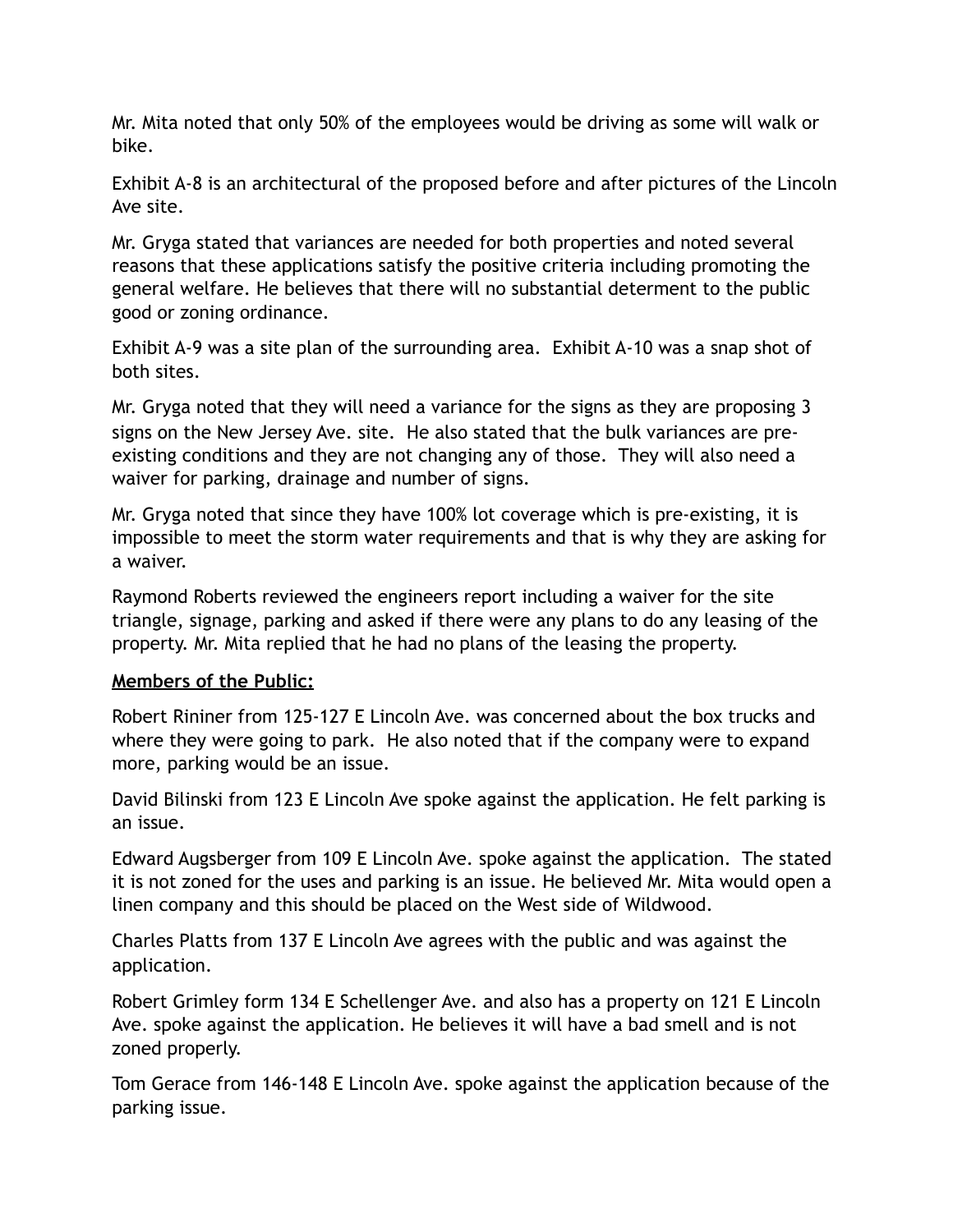Public comment is closed.

Mr. Mita addressed the neighbor's comments and commented that the opposite would be true. He stated they were going from 50 cars for the Harvey Furniture store to zero cars. He has no intent on being a Wildwood Linen.

Robert Belasco did a recap of the application.

Scott Schmidt made a motion to move forward with the vote for 02-19Z(Lincoln Ave.). Jason Hesley 2<sup>nd</sup> the motion.

The application was denied with 4 Yes votes and 3 No votes.

Denise Magilton made a motion to move forward with the vote for 03-19Z(3601 New Jersey Ave). Jason Hesley 2nd the motion. The application was denied with 4 Yes votes and 3 No votes.

| Applicant: | <b>Carl Proetto</b> |
|------------|---------------------|
|------------|---------------------|

**Attorney: Anthony Monzo, Esq-Monzo, Catanese, Hillegass, P.C.** 

**Architect: Samuel Gordon Architects, PC** 

Anthony Monzo, Esq. represents the applicant Carl Proetto. The property is located at 4211 Hudson Ave., Block 114, Lots 3.01 & 14.01 in the R-2, Moderate Density Residential Zoning District.

The applicant proposes to demolish the existing dwelling structure & construct a new single-family residence.

The applicant will need a variance for minimum lot depth.

Anthony Monzo that currently there is an existing single-family residence on the subject property. The 2 lots will be combined by a Deed of Consolidation.

Mr. Monzo referred to exhibit A-1  $\&$  A-2 which were an overlay of the tax map  $\&$  an aerial photo. He noted that the applicant is seeking a C-1 hardship variance.

Carl Poretto, owner of the property, was sworn in as a witness. Mr. Proetto stated he purchased the property about four years ago and the current condition of the property is a tear down. Mr. Proetto noted that he saved to have someone build a new house for him & his family.

The subject property is a corner property and on the Roberts Ave. side there is a lot of room. The lot is a double lot so on the other side of the property will be a pool.

Mr. Monzo stated that he believes there will be no determent to the neighborhood and all set back requirements will be met. It will be a simple 1600sq ft. house and oneand one-half stories.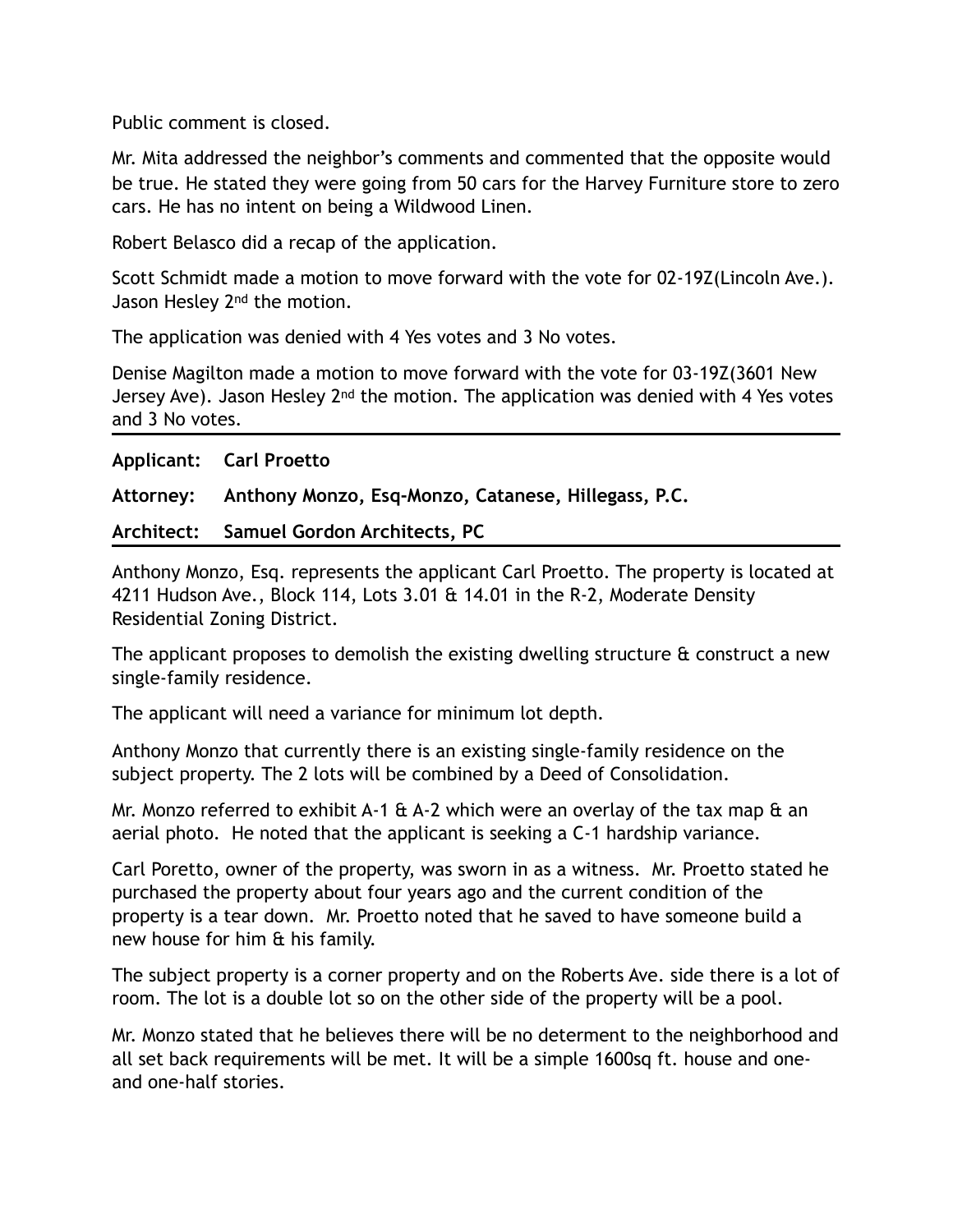Raymond Roberts reviewed the engineers report and noted that there were 2 parking spaces.

No members of the public spoke on the application.

Robert Belasco did a recap of the application.

Timothy Blute made a motion to move forward with the vote. Joseph Spuhler 2<sup>nd</sup> the motion.

The application was approved with 7 Yes votes.

| Applicant: Michael & Patricia Polizze 09-19Z |
|----------------------------------------------|
| Attorney: Anthony Monzo, Esg. 09-19Z         |
| Architect: Carmen LaRosa                     |

Anthony Monzo, Esq. represents the applicant Michael & Patricia Polizze. The property is located at 233-235 E Cresse Ave., Block 7, Lots 10 & 11 in the RM, Residential Multi-Family Zoning District.

The current site is occupied by 2 existing single-family dwellings. The applicant proposes to demolish the 2 existing structures and construct 2 detached single family dwellings on lot 11 and 1 detached single-family home and 1 detached single-family home and 1 semi-detached single-family home on lot 10.

The applicant is seeking preliminary & final major site plan approval along with a D-1 use variance and several C variances.

Anthony Monzo gave an overview of the property and the current conditions. He also gave an overview of the proposal. He noted that the applicant is seeking a use variance for 2 single family dwellings on 1 lot.

Michael Polizze was sworn in. He stated that he is looking to improve the neighborhood with his intentions of demolishing the existing structures on the lots to provide additional accommodations to the ala Moana hotel as well as use them the units for his kids & grandkids. He has intentions of building 5 units on the 2 lots.

Mr. Polizze stated that 10 stacked off-street parking spaces are proposed on site in order to accommodate guests. Each unit will have 2 stacked of street parking spaces. He also noted that he plans to construct a concrete wall surrounding the property. The wall will be 5ft. in the rear & 3ft. in height near the front.

Carmen LaRosa, a registered Architect in the state of New Jersey, was sworn in. He explains the proposal. He noted that all the units would be similar in the layout with the 1st floor consisting of a living room, dining room, kitchen, 1 bedroom & 1 bathroom and the 2nd floor would be an open loft with a bathroom. The units will range from 500 sq ft. to 600 sq ft. in size. He noted that Mr. Polizze plans to keep